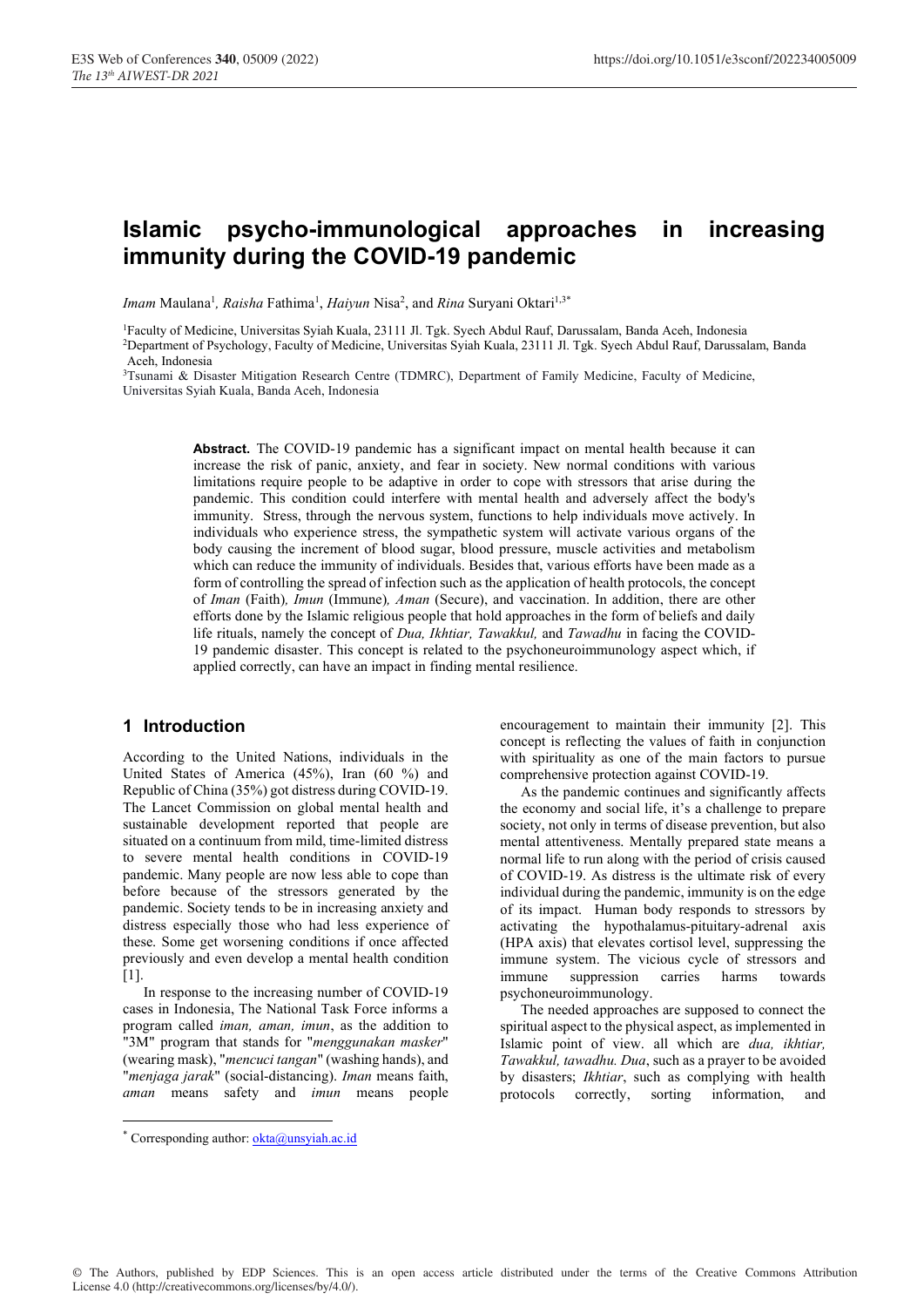maintaining a lifestyle, as well as vaccinations; Tawakkul, such as accepting the situation and surrendering to God after doing the best we could; and Tawadhu, which is humbling so that we always stay alert of our conditions. This concept is in line with the mechanism of psychoneuroimmunology which explains the reciprocal effect of mind-body on immunity.[3] Islamic religious rituals have become a part of life, including depicting disasters as a test instead of a punishment that can definitely be faced so that we are out of despair.

The purpose of this study is to examine the approaches of the Islamic concept (Dua, Ikhtiar, Tawakkul, Tawadhu) in facing the COVID-19 pandemic regarding psychoneuroimmunology. This study is expected to be an insight for the society so they can be educated better through life rituals, related to surrounding characteristics and cultures to be easier accepted.

# 2 Method

This study used a systematic literature review with a descriptive method using search engines from databases such as Scopus, Science Direct, DOAJ, Google Scholar, PubMed, SpringerLink, and Sage. The following research questions directed the search strategy, including: i) What is the psychoneuroimmunology concept in Islam? ii) How does it influence immunity? and iii) How does the Islamic psychoneuroimmunology approach increase mental health resilience during the COVID-19 pandemic. To enable for a broader spectrum of literature to emerge from the searches, the databases were searched using the following key terms: "Islam", "mental health", "spirituality", "psychology", "immunology", "COVID-19", "psychoneuroimmunology" and "HPA axis" by adding Boolean Operator "AND" and "OR". As an inclusion criterion, this review only considered articles published in English and Indonesian, then discussing the Islamic concept of psychoneuroimmunology. Articles that do not have full access were excluded from this review. The literature search was conducted from April 10 to August 10, 2021. The total minimum of 30 articles that met the inclusion and exclusion criteria, were included for further analysis.

# 3 Result and discussion

#### 3.1 Stress and COVID-19 pandemic

During COVID-19 pandemic, people are constrained to adapt to regulations of social distancing, physical distancing, work from home, and school from home. However, this condition raises new problems, namely limitations in daily activities or living in quarantine. Recent evidence suggests that people who are kept in isolation and quarantine experience significant levels of anxiety, anger, confusion, and stress [4]. Research has also shown that frequent media exposure may cause distress.[5] A systematic review and meta-analysis conducted by Salari et al. 2020 conclude that COVID-19 not only causes physical health concerns but also results in a number of psychological disorders (Figure 1) [6].



Fig 1. Impacts of COVID-19 pandemic on mental health [6].

Stress defined by Selye (1956) as the effects of anything that fatally threatens homeostasis [7]. Dhabhar-McEwen said that stressor (source of stress) will be responded by the brain (stress perception) then responded by other systems (stress response) [8]. Since COVID-19 has been stated as a pandemic, it unveiled some stressors due to unclarity and changes for all of sudden in certain vital sectors like health, economy and social life. Although the concept of "new normal" has been socialized, the demands to adapt to these conditions have become a challenge.

Physiologically, stress is divided into 3 stages known as the General Adaptation Syndrome (GAS): 1) Alarm Reaction Stages, refers to the initial symptoms of the body under acute stress and the "fight or flight" response. After the initial shock of the stressful event, the body begins to repair itself by lowering cortisol levels and normalizing the physiologic responses (i.e., blood pressure and heart rate). During this recovery phase, the body remains on alert until the stressful event is no longer an issue. However, if the stressful event persists for extended periods of time, the body will adapt to cope with the higher level of stress. The body will continue to secrete stress hormones which keep the body's physical response to stress elevated. This induces the second stage; 2) Resistance stage includes symptoms of poor concentration, irritability, and frustration. If the stressful event continues to persist, the body will enter the third stage; 3) Exhaustion Stage, symptoms of this stage include burnout, fatigue, depression, anxiety, and reduced stress tolerance. As the stressful event persists, the body's immune system will continue to weaken. This is due to the suppressive effects of stress hormones on cells of the immune system [9].

Although it seems that stress has only negative effects on the body, it actually also has advantageous effects. Stress which gives disadvantage on the body known as distress, and the one which has an advantageous effect known as eustress. Eustress energizes and motivates us to make a change. It gives us a positive outlook and makes us capable of overcoming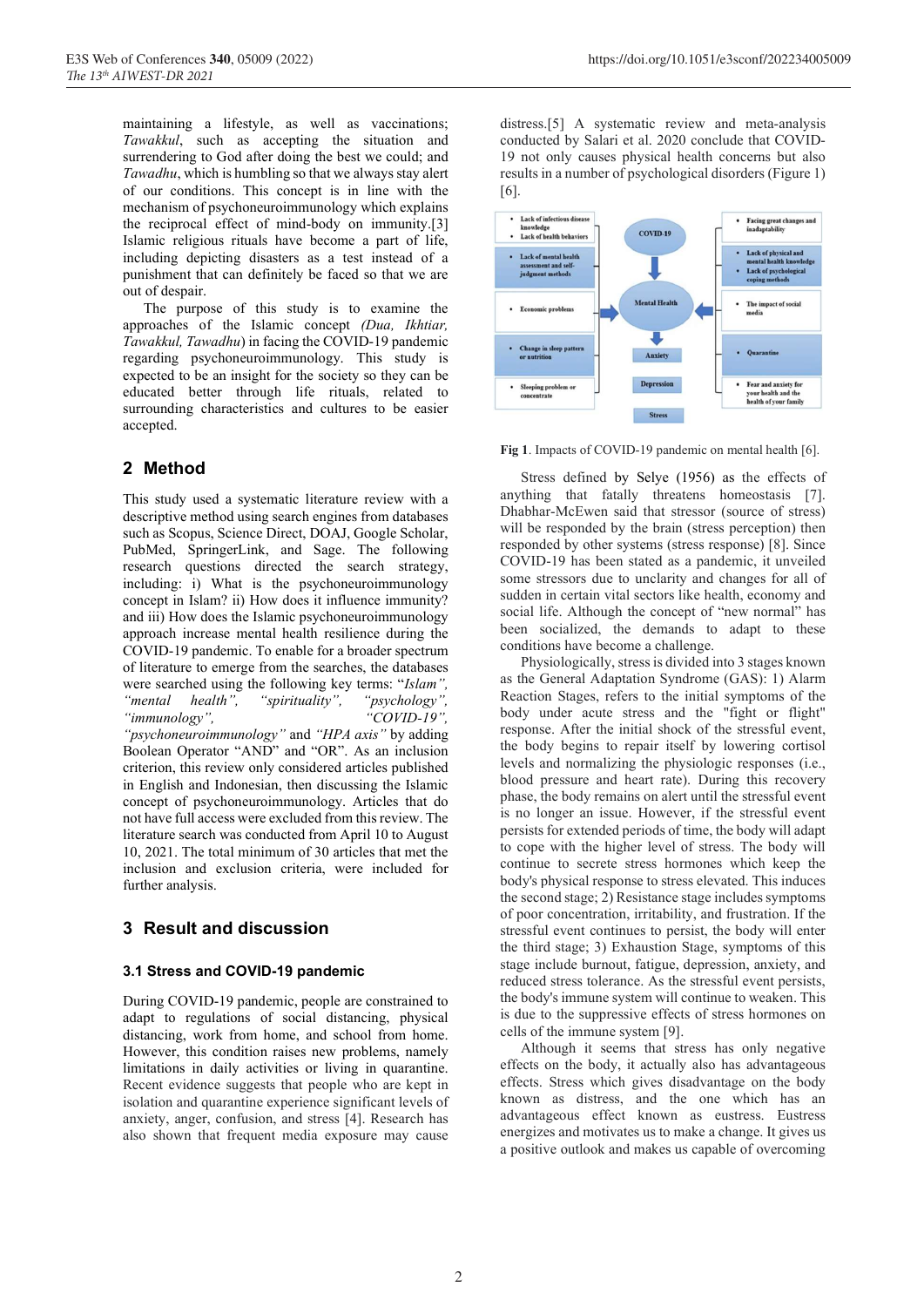obstacles and sickness [10]. Distress or eustress depends on how the individual perceives the stress. If they feel that their coping skills are inadequate, they will experience distress. On the other hand, if an individual perceives their coping skills as adequate, they will experience eustress. Transactional Approach outlines that an individual's experience of stress is dependent on their appraisal of their ability to cope with the stressor (Figure 2) [11].



Fig. 1. A visual description of the partial-consensus definition of the stress process [11].

Distresses increase the risk of anxiety, anger, disappointment, frustration, financial problems, and stigma [4]. The most common stressors during the pandemic are fear and anxiety about the self-health and people surrounding [12]. The human body responds to stressors by activating molecular and cellular changes in the brain mediated by activation of the hypothalamuspituitary-adrenal axis (HPA axis) which can elevate cortisol level. Cortisol suppresses the immune system [13]

Psychological stress and distress have been associated with higher levels of oxidative damage [14]. The mechanism remains unclear, and is likely mediated in part by stress-related hormones (e.g., cortisol) as well as health behaviors [15]. The first evidence that low-tomoderate doses of stress may have beneficial effects ("eustress") emerged over a century ago as an "inverted U" relationship between arousal and performance (Figure 3) [16].



Fig. 3. Moderate Stress can enhance resilience [17].

Research by Aschbacher et al. shows that moderate level of stress perceived were associated with reduced levels of oxidative damage compared to low and high which supports the emerging model that chronic stress exposure promotes oxidative damage through frequent and sustained activation of the HPA axis [17].

This proves that even COVID-19 is a real ordeal, but the wise reaction, Dua, Ikhtiar, Tawakkul and Tawadhu, towards the emerging stress, can maintain the level of stress under its high level.

#### 3.2 The concept of Dua, Ikhtiar, Tawakkul and Tawadhu towards psychoneuroimmunology

In Islam, the stress management concept towards stressor is comprehensive. In disaster for example, there are three different point of views: 1) Disaster as musibah, which means something that befalls human beings in the form of something either pleasant or unpleasant. It is usually caused by human sins, including being ignorance of fact; 2) Disaster as bala, which means test (human promotion). Bala is God's will without human involvement. Bala aims to raise the human standing, forgive his sins and purify his soul. it's used in "...And We tried them with good (favors) and bad (disasters) in order to return (to the truth)." Surah al-A'raf [7]: Verse 168; 3) Disaster as azab, which means punishment (punishment of God). In the Qur'an, azab is interpreted as torture or an excruciating punishment inflicted by God only on those who are ungodly and do not believe. The religious leaders interpret the disaster that befell the people of the previous prophets such as the people of Prophet Shuaib, the people of Noah, the people of Prophet Lut, the People of Prophet Saleh and the tribe 'Ad people of Prophet Hud as a punishment for not believing [18].

The comprehensive concepts of stress management in Islam consist of Dua, Ikhtiar, Tawakkul, and Tawadhu. The concept is inseparable from the lives of Muslims can be a supporting modality in dealing with existing distress. Dua, Ikhtiar, Tawakkul and Tawadhu were the cultivated values in the perspective of Islam, including the people of Aceh, depicted from the daily religious life rituals. These spiritual activities give tranquility upon the individuals psychologically.

Dua is defined as an expression of the birth of conscience or feeling of need to ask for help or help from Allah (SWT). Dua is essentially an expression of submission of faith to God and of one's neediness. Two types of Dua: 1)  $Du' \bar{a}$  al-mas'alah (أَحْمَاءُ الْمَسْأَلَة  $du' \bar{a}'u'$ l-َ ؚ<br>ا mas'alah), or the 'dua of asking.' This type of dua is when one asks for the fulfillment of a need, or that some harm be removed from him/her. For instances, Wakulja alhaqqu wazaqal batil, Innal batilaka nazahuka, meaning: "And say, the truth has come and the falsehood has disappeared, and indeed the falsehood will be destroyed." (Qs: Al-Isra' [17]: 81) which used by Acehnese as part of ritual Tulak Bala (translate:  $\emph{Rejections of } \emph{disaster)};$  2)  $\emph{Du'ā al·ibadah}$  (قَاءُ الْحِبَادَةَ du'ā'u 'l-'ibādah), or the 'dua of worship.' This type of dua includes every single act of worship. Examples would include when a Muslim prays or gives zakāt or fasts. Pajevic et al (2017) in his research towards 100 war veterans divided into two groups (practicing and not practicing daily praying) shows that practice groups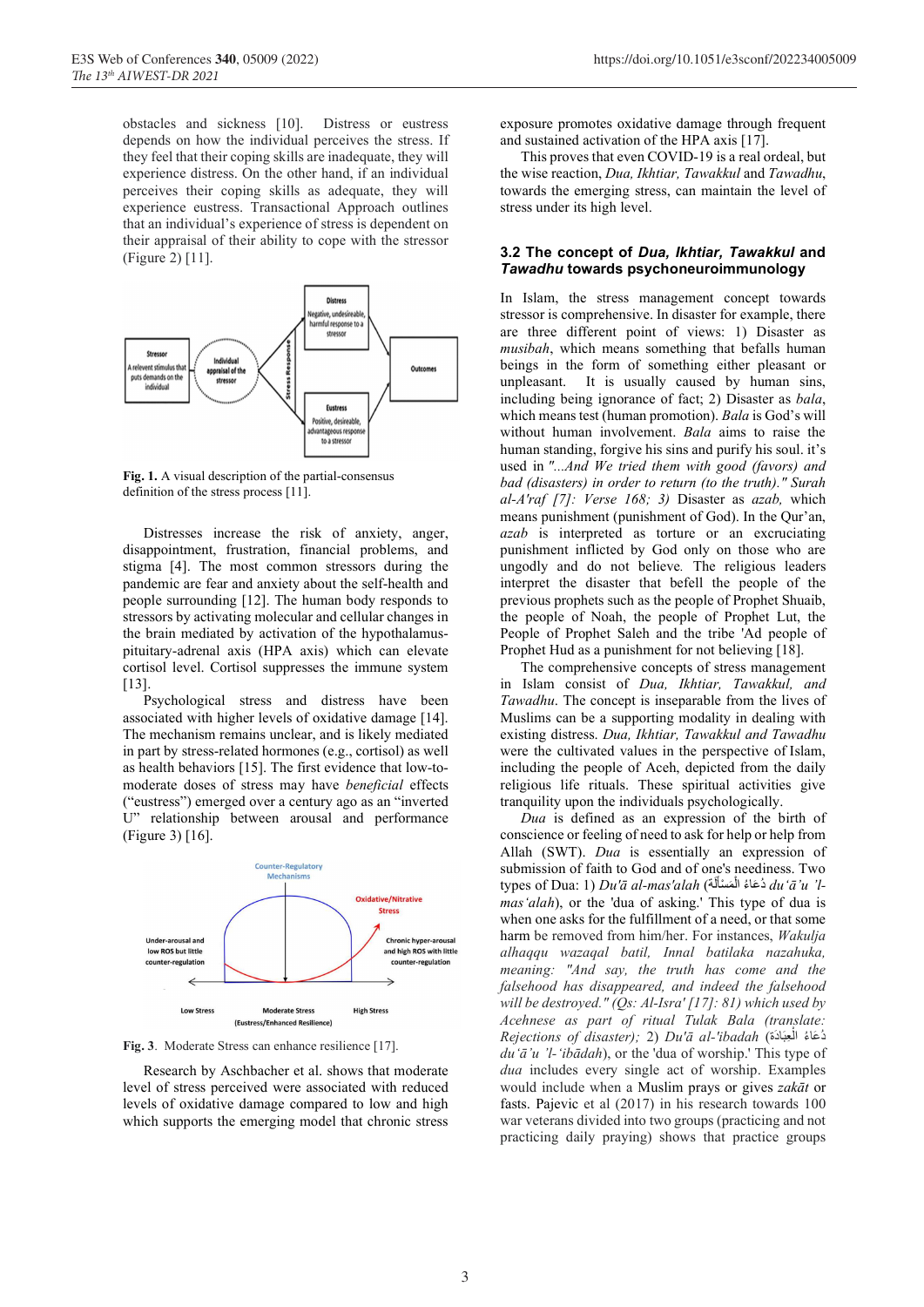have a reduction towards risk, impulsiveness, and aggression than their peers who did not practice religion [19].

Besides supplicating through dua, Islam's view in guaranteeing someone's attainment is not separated from God's instruction to humans to make certain efforts, or so called ikhtiar. Ikhtiar means to endeavor to receive better results [20]. It is stated in Quran that emphasized the importance of ikhtiar, as follows, "God does not change the condition of a people unless they change what is in themselves", stated in surah 13 (Ar-Ra'd), verse 11. This indicates that no matter how truly someone does dua, it must be accompanied by effort. During COVID-19, ikhtiar might mean complying with some rules such as wearing a mask, washing hands and keeping a distance for each individual to hamper the transmission of the virus.



Fig. 3. The configuration of Dua, Ikhtiar, Tawakkul and Tawadhu.

After dua and ikhtiar, Islam also concerned about human's mind serenity by surrendering to Allah (SWT) following all prayers and efforts done. This is named tawakkul. Tawakkul is an Arabic word emphasizing the reliance on God or "trusting in God's plan" [21]. Being tawakkul also leads someone to do the efforts as best as they could and feel no regrets because they know Allah (SWT) is the best helper and no burdens He gives upon a soul more than it can bear, as stated in Quran, "God does not burden any soul with more than it can bear", surah 2 (Al-Baqara), verse 286. Peace upon someone's feeling after accomplishing hard work is a result after Tawakkul, as strengthen in Quran that said, "And whoever puts all his trust in Allah, He will be enough for him", surah 65 (At-Talaq), verse 3.

Islam concept in shaping someone wise in managing stress is also directing humans to be humble and keep sustaining good deeds, or named tawadhu. Tawadhu or humility indicates humans to stay alert of the recent conditions and do not be too satisfied as if no more efforts are needed. The Messenger of Allah (Peace Be Upon Him) has said, "Allah has commanded me as follows: Show such humility that none of you boasts to

others and none of you oppresses another" cited by Muslim, Jannah, 64 [22]. That statement is highlighting the importance of having sincere intentions wholeheartedly to sustainably follow the COVID-19 health protocols amid the pandemic, even in healthy condition or negative from COVID-19 test.

#### 3.3 Psychoneuroimmunology in Islamic concept

Conceptualizing Islamic values as the approach in psychoneuroimmunology, in the form of religiousderived mindfulness practices, is considered as mind/body medicine. The mind/body medicine emphasizes the mental state of humans that is able to connect to the psychology and the physical aspect.[23] The mental state is maintained through meditationbased spiritual activities [24].

Several studies found out the improved neuralplasticity and the increased cerebral blood flow (CBF) in the transcendental meditation [25], the increment of abrineurin or brain-derived neurotrophic factor (BDNF) and the decrement of cortisol production in persistent Buddhist meditation [12], and the upgraded brain connectivity in long-term meditators [26]. Interestingly, brain imaging researchers have discerned brain anatomy changes in long-term meditators, like the increased brain cortical thickness in the areas processing sensory and attention [27, 28], and the improved grey matter density in the cerebellum, the temporo-parietal junction, the posterior cingulate cortex [29], and also the brain stem [30]. In addition, short term meditation, like a few hours of integrated mind-body training, is advantageous in enhancing white matter integrity of the superior and anterior corona radiata and corpus callosum [31]. It is also claimed that religious-derived mindfulness practices affect positively upon the psychological and physical sector and even become a part of stress-related disorders treatment [32-35].

There are two types of Islamic approach in mind/body medicine, which are Al-tibb al-jismani (physical medicine) and Al-Tibb al-Ruhani (psychological/spiritual medicine). Both approaches are related conjointly since in Islam point of view, human is having two main aspects, spirit (*ruh*) and body (*jism*). While it is different from modern medicine that focuses only on the physical aspect [36]. This explanation creates the balance between body and mind to reach overall peace and health of humankind. The implementation of this concept as shown in Table 1.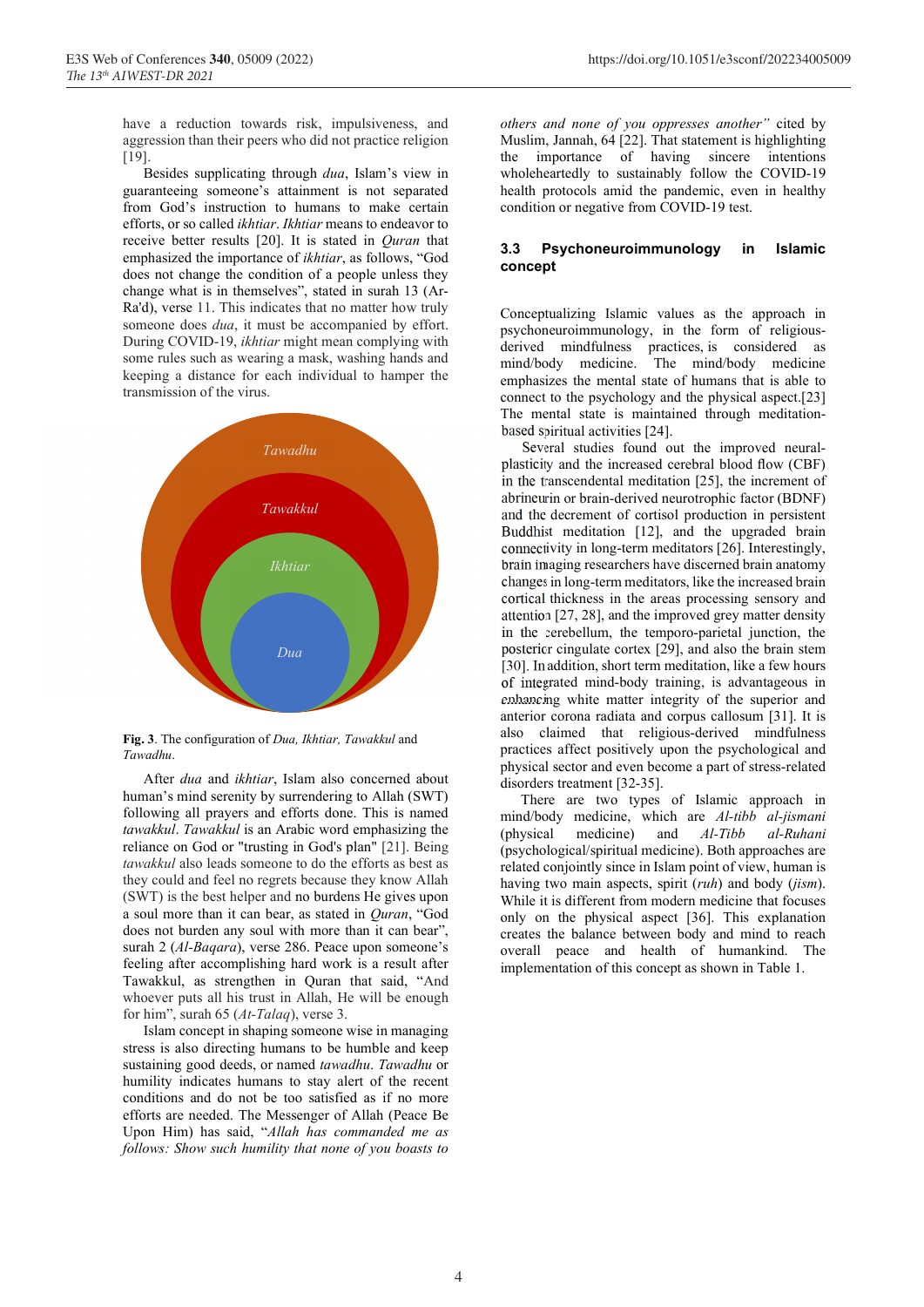| <b>Table 1.</b> The instances of <i>Dua, Ikhtiar, Tawakkul</i> and |
|--------------------------------------------------------------------|
| Tawadhu implementation along COVID-19.                             |

|                 | Pre COVID-<br>19                                                                                               | During<br>COVID-19                                                                                        | Post<br>COVID-19                                                                      |
|-----------------|----------------------------------------------------------------------------------------------------------------|-----------------------------------------------------------------------------------------------------------|---------------------------------------------------------------------------------------|
| Dua             | Asking for<br>being<br>avoided from<br>illness                                                                 | Asking for<br>the sickness<br>to be lifted                                                                | Ask for the<br>healthiness                                                            |
| <b>Ikhtiar</b>  | Following<br>Health<br>Protocols<br>Getting<br>vaccinated<br>Filtering<br>information<br>and hoax              | Getting<br>COVID-19<br>test<br>Report to<br>healthcare<br>facilities<br>Following<br>the doctors<br>order | Following<br>Health<br>Protocols<br>Filtering<br>information<br>and hoax              |
| <b>Tawakkul</b> | Not being<br>panicked<br><b>Believe</b> it<br>could a bala.<br>instead of<br>azah                              | <b>Believe</b> that<br>the sickness<br>is a test<br>from God                                              | Being<br>grateful for<br>being<br>healthy<br>again                                    |
| <b>Tawadhu</b>  | Stay alert of<br>the recent<br>conditions<br>not be too<br>satisfied as if<br>no more<br>efforts are<br>needed | Not blaming<br>anyone<br>(including<br>ourselves)<br>for our<br>sickness                                  | Stay alert of<br>the recent<br>conditions<br>Keep<br>following<br>health<br>protocols |
|                 | Keep<br>following<br>health<br>protocols                                                                       |                                                                                                           |                                                                                       |

In terms of COVID-19 that causes grief for all of the sudden adaptation and significant health and economic loss, the Kübler-Ross cycle presents five stages of grief. It consists of denial, anger, bargaining, depression and acceptance [37]. The concept of Dua, Ikhtiar, Tawakkul and Tawadhu is expected to speed up or cut the step as it is said that each individual does not always experience the whole stages. This approach also builds up a belief that any stress is supposed to be eustress instead of distress. This belief is created by several key points, which includes: i)  $Dua$ , it creates a belief that there is a higher power that will help us, it makes us feel not alone and be able to overcome the situations; ii) Ikhtiar, by doing everything at best creates a positive value which also provide us with solution and solving the problem; iii) Tawakkul, after the best action comes to a perceive that the result will be in line with our action; and iv) Tawadhu, which makes us keep on track and not overconfidence of our deeds so we will continue to do dua, ikhtiar, and tawakkul.

# 4. Conclusion

The concept of Dua, Ikhtiar, Tawakkul, and Tawadhu during the COVID-19 pandemic is useful in coping with distress conditions. Spirituality and belief, as well as following health protocols appropriately, can suppress the body's response to stressors so that the body's immunity is maintained. It is expected that by implementing this concept, people will have a more resilient psychological state that provides a more robust immunity system.

Conflict of interest. The authors declare that there is no conflict of interest regarding the manuscript.

Author contribution. All authors are contributed equally to the content of the study.

# References

- 1. Nations, U., Policy Brief: COVID-19 and the Need for Action on Mental Health. 2021, United Nations.
- 2. (WHO), W.H.O., Coronavirus Disease 2019 (COVID-19) Situation Report - 28. 2020, World Health Organization (WHO): Indonesia. p. 1-23.
- 3. Francisco T Ausk, I.E., Jan Moynihan, Psychoneuroimmunology. Dermatol Ther, 2008. 21 p. 22–31.
- 4. Brooks SK, W.R., Smith LE, Woodland L, Wessely S, Greenberg N, et al., The psychological impact of quarantine and how to reduce it: rapid review of the evidence. Lancet, 2020. 395(10227): p. 912–20.
- 5. Neria Y, S.G., Understanding the mental health effects of indirectexposure to mass trauma through the media. JAMA, 2011. 306(12): p. 1374–5.
- 6. Nader Salari, A.H.-F., Rostam Jalali, Aliakbar Vaisi-Raygani, Shna Rasoulpoor, Masoud Mohammadi, Shabnam Rasoulpoor, Behnam Khaledi-Paveh, Prevalence of stress, anxiety, depression among the general population during the COVID-19 pandemic: a systematic review and meta-analysis. Globalization and Health, 2020. 16(57).
- 7. H, S., The Stress of Life. 1956, New York: McGraw-Hill.
- 8. Dhabhar FS, M.B., Acute stress enhances while chronic stress suppresses cell-mediated immunity in vivo: a potential role for leukocyte trafficking. Brain Behav Immun, 1997. 11(4): p. 286-306.
- 9. Brianna Chu, K.M., Terrence Sanvictores, Derek Ayers. Physiology, Stress Reaction. StatPearls 2021 2021 Sep 18 [cited 2021 01 August].
- 10. Ross, D., Distress vs. Eustress. Drake University. p. 1-3.
- 11. Victoria Branson, M.J.D., Edward Palmer, Deborah Turnbull, The Adolescent Distress-Eustress Scale:Development and Validation. SAGE Open, 2019. 9(3): p. 1-14.
- 12. Thaddeus W.W. Pace, L.T.N., Daniel D. Adame, Steven P. Cole, Teresa I. Sivilli, Timothy D. Brown, Michael J. Issa, Charles L. Raison, Effect of Compassion Meditation on Neuroendocrine, Innate Immune and Behavioral Responses to Psychosocial Stress. Psychoneuroendocrinology, 2009. 34(1): p. 87-98.
- 13. Dedy Syahrizal, R.F., Imam Maulana. Psychoneuroimmunology: The Approach for